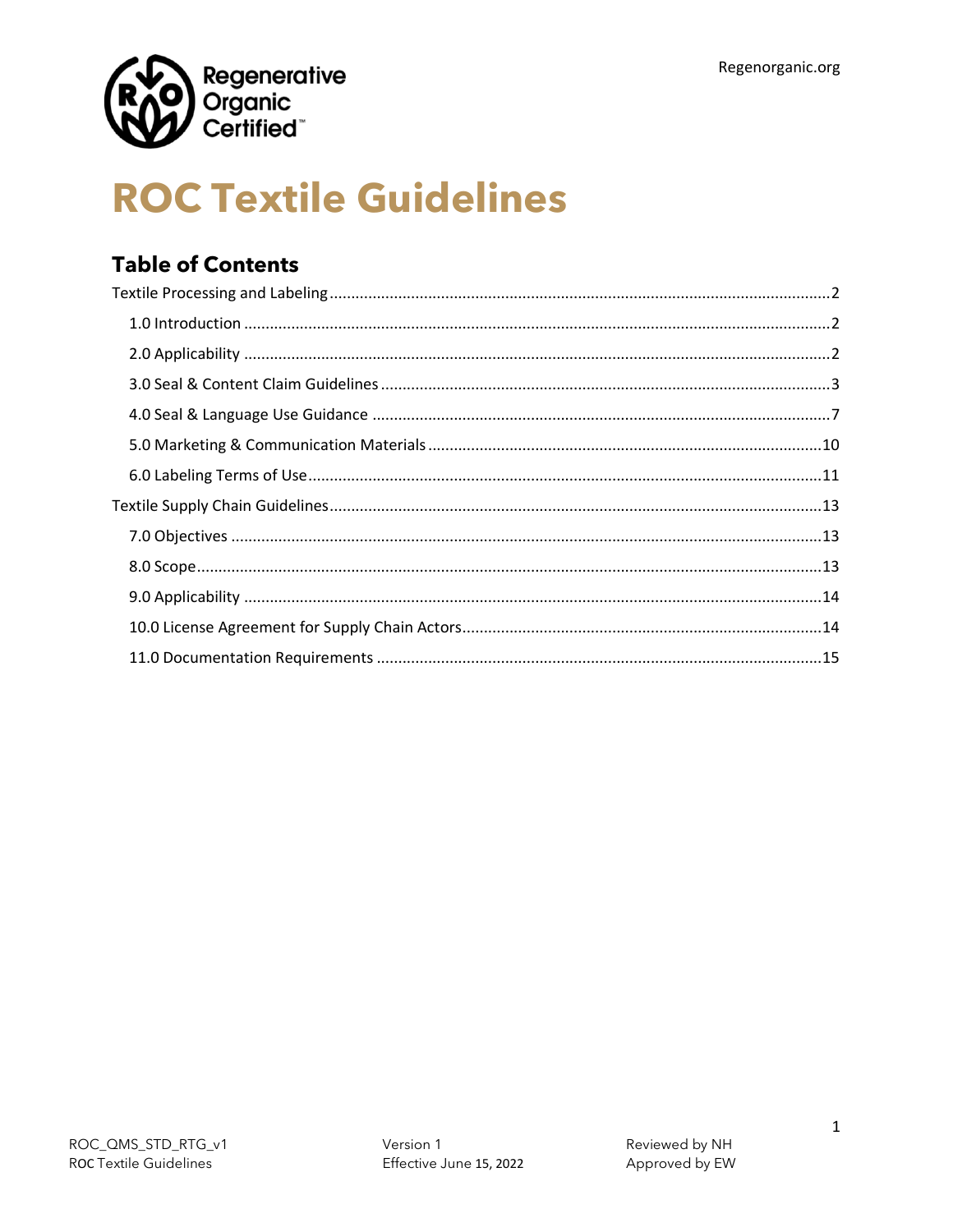## <span id="page-1-0"></span>**Textile Processing and Labeling 1.0 Introduction**

<span id="page-1-1"></span>These ROC Textile Guidelines provide guidance and requirements for issuing claims and onpackage labeling by authorized licensees in connection with Regenerative Organic Certified™ (ROC™) products. ROC is a farm-level certification, and all product or material claims refer to the certification status of the farm in which the certified product and/or claimed material was originally sourced from. Any business making a ROC claim of any kind must either be Regenerative Organic Certified or have an approved license agreement with the Regenerative Organic Alliance (ROA). Any products or materials that use a Regenerative Organic Certified mark must be approved prior to publishing, including:

- Packaging artwork with the Regenerative Organic Certified seal;
- Packaging artwork with a Regenerative Organic Certified or regenerative organic content claim;
- Any other marketing or promotional materials that include the Regenerative Organic Certified seal.

The ROC Textile Guidelines follow a structure and framework based on the United States National Organic Program (NOP) regulated labeling requirements for organic products. This document refers to the *Title 7, Subtitle B: Regulations of the Department of Agriculture* section of the U.S. regulatory code (found [here](https://www.ecfr.gov/cgi-bin/text-idx?SID=c58030d9ab309103ae039521d3c677b8&mc=true&node=pt7.3.205&rgn=div5#sp7.3.205.d) or at ecfr.gov). This document refers to Part *205: National Organic Program* of *Title 7.* Any ROC claims made must not conflict with the labeling or other requirements of the NOP.

Reference ROA Terms and Definitions document on regenorganic.org/resources.

## <span id="page-1-2"></span>**2.0 Applicability**

These Guidelines apply to agricultural products and crops resulting from operations or portions of operations certified to the Regenerative Organic Certified (ROC) standard. These Guidelines shall be administered consistent with the ROC Framework, Supply Chain Guidelines, License Agreement, Program Manual, Operation Information and Certification Contract, and Cost & Fee Structure (collectively known as the "Governing Documents") supported by the ROA Communications & Marketing Guidelines.

ROC product must also be certified USDA/NOP Organic (or an approved international equivalent formally set by a trade agreement). All USDA/NOP Organic regulations apply and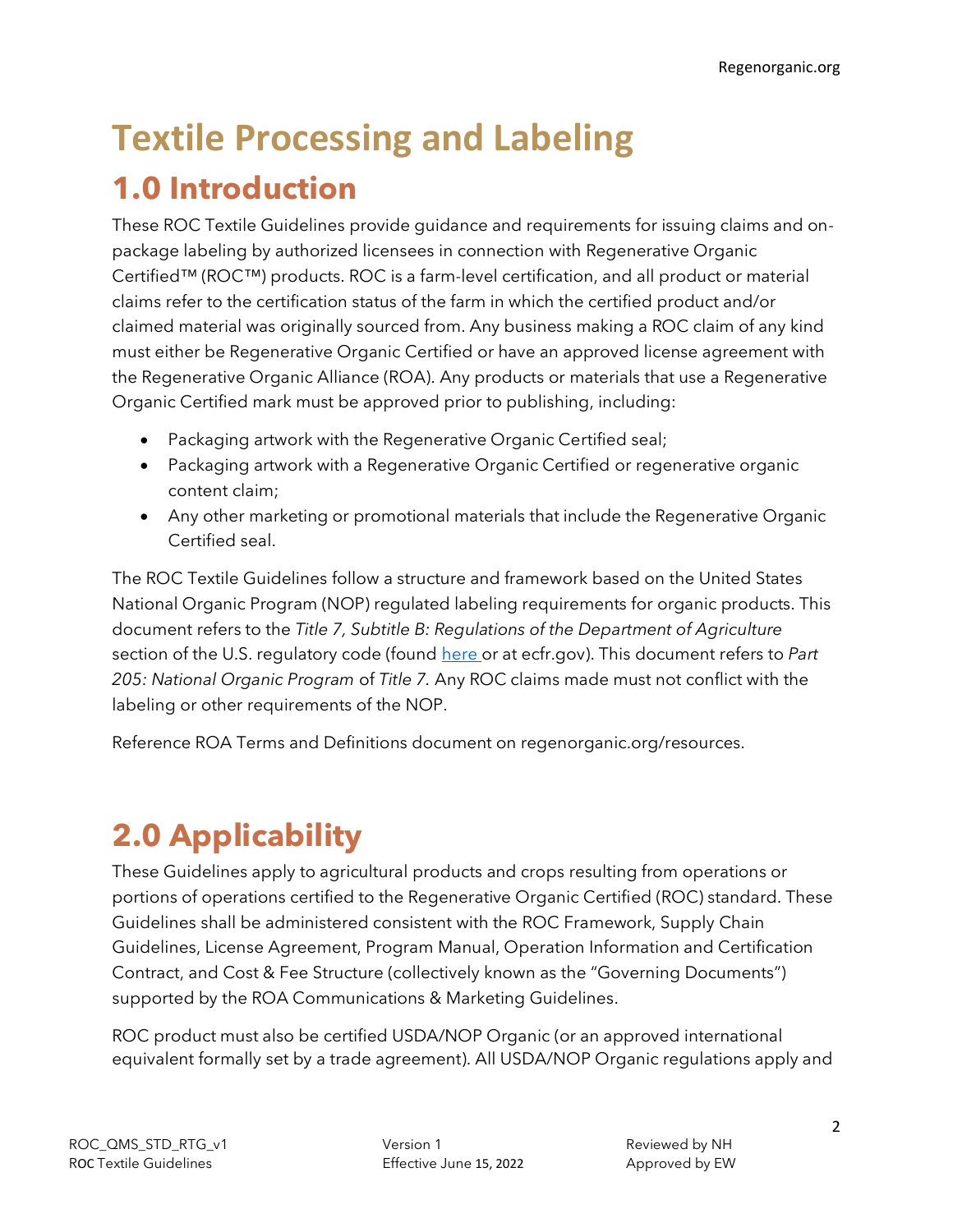the provisions of Regenerative Organic Certified should be interpreted and applied in parallel to NOP requirements.

Product that is intended to carry ROC claims must meet all criteria for USDA/NOP Organic labeling described in *Part 205, Subpart B.* This includes restrictions on the use of synthetic substances and contents, prohibited nonorganic substances or processing aids, methods excluded by NOP, ionizing radiation, and sewage sludge in the processing or handling of certified product. Refer to the USDA/NOP Organic labeling criteria for a complete list of prohibited processing and handling practices.

ROC product includes products with one or more components, in raw or processed form, that has maintained an appropriate chain of custody throughout the supply chain. In this document, the term "certified product" refers to agricultural material from a ROC Bronze, Silver, or Gold certified operation or portion of an operation as certified by a ROA Approved Certifying Body.

### **2.1 Prerequisites for ROC Seal Use**

Use of the ROC marks (the Regenerative Organic Certified name and all other trademarks, certification seals, logos, or any other proprietary designations owned by the Regenerative Organic Alliance) is dependent on meeting all requirements laid out in the Governing Documents. As the ROC Framework and Governing Documents are subject to change, use of the ROC seal is dependent on meeting all requirements in the version published at [RegenOrganic.org](http://regenorganic.org/) at the time of production. Producers use of the ROC seal is dependent on having been awarded ROC status and having provided all details required by the ROC Supply Chain Guidelines. Producers must have a valid ROC certificate issued by the ROA in order to use the ROC seal or sell products as Regenerative Organic Certified. Any brand, entity, business, or organization responsible for making a claim by using the ROC seal, "Regenerative Organic Certified," must have completed a License Agreement and paid any relevant fees. Any brand, entity, business, or organization handling ROC products for a ROC Operation or Licensee that does not take ownership of the product(s) and is not selling ROC products on the open market must be included in GOTS or OCS certifications or must register with the ROA.

### <span id="page-2-0"></span>**3.0 Seal & Content Claim Guidelines**

### **3.1 General**

In order to display the ROC seal on product, the product must meet all requirements for the labeling of textiles products as organic under the NOP and in accordance with the [2011](https://www.ftc.gov/system/files/documents/public_events/975753/nop-pm-11-14-labelingoftextiles.pdf)  [USDA Policy Memo on Labeling of Textiles That Contain Organic Contents,](https://www.ftc.gov/system/files/documents/public_events/975753/nop-pm-11-14-labelingoftextiles.pdf) addressing processing facilities. All labeling must also abide by the U.S. Federal Trade Commission's

ROC\_QMS\_STD\_RTG\_v1 Version 1 Reviewed by NH ROC Textile Guidelines **Effective June 15, 2022** Approved by EW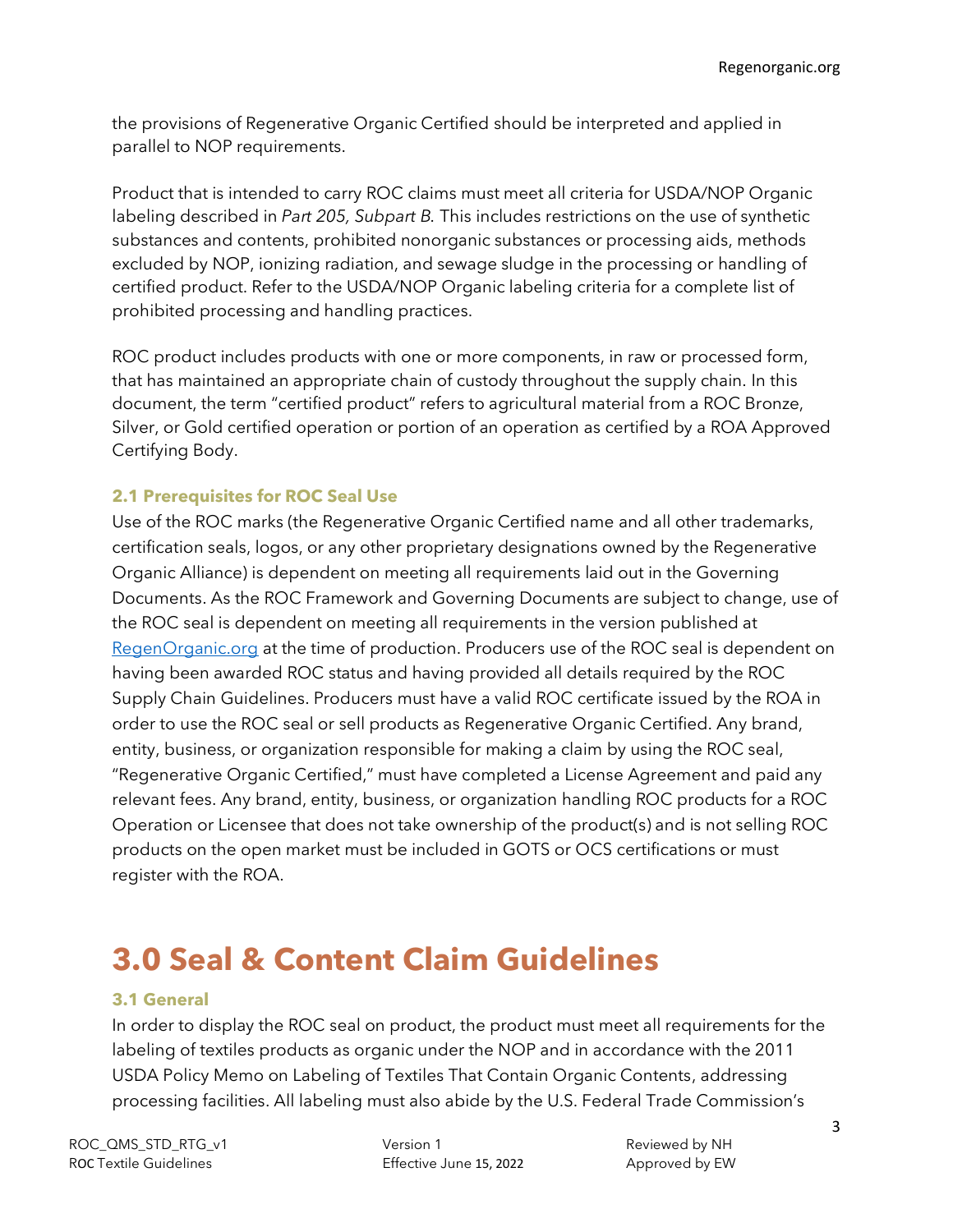(FTC[\) Textile and Wool Acts](https://www.ftc.gov/tips-advice/business-center/guidance/threading-your-way-through-labeling-requirements-under-textile) and any other government regulations regarding the labeling of textiles that may be applicable to the locality in which the product is being produced and/or sold. In order for a ROC claim to be made, all processors/handlers in the supply chain must be certified to GOTS or the [Textile Exchange's Organic Content Standards \(OCS\)](https://textileexchange.org/standards/organic-content-standard/). The ROC claim must not conflict with NOP requirements for organic content claims for textiles. Claims must not imply or lead the consumer to believe that the finished product is certified under the NOP regulations unless it is certified in accordance with the NOP regulations.

### **3.2 Allowable Content Claims**

Consumer facing content claims for textiles include, but are not limited to, hang/swing tags, claims displayed permanently on product, claims displayed on packaging and claims displayed online. Claimable textile material must be specified as Regenerative Organic Certified, and the percentage of ROC material may be listed. All claims must be made in alignment with the product's percentage of Regenerative Organic Certified content. For products sold in the US, claims must not conflict with NOP requirements for organic content claims for textiles. For products sold outside of the US, claims must not conflict with any government regulations regarding the labeling of textiles that may be applicable to the locality in which the product is being sold.

On consumer facing content claims the certification level may be listed separate from the ROC claim where use of the full ROC claim with certification level is prohibitive due to design and construction. In such cases the certification level must be represented below or next to the primary ROC claim.

### **3.2.1 100% Regenerative Organic Certified [Specified Materials]**

Product that contains 100% ROC claimed material by weight may use the "100% Regenerative Organic Certified™ [Specified Materials]" claim and/or the applicable ROC seal. The product weight for ROC textiles is based on the weight of the textile minus the weight of uncertified trims and accessories (trim, zippers, shoe soles, etc.) The "100% Regenerative Organic Certified™ [Specified Materials]" or "100% Regenerative Organic [Specified Materials]" claim may be used as a consumer facing claim.

The finished product cannot use "Regenerative Organic Certified™" in the product name product (ex. product cannot be called "Regenerative Organic Certified Hoodie" or "Regenerative Organic Certified Slippers") \*. The certification claim must specify the certification level and textile material, i.e., "100% Regenerative Organic Certified™ Silver Cotton" or "100% Regenerative Organic Certified™ Gold Hemp." The 100% ROC claim must not conflict with NOP requirements for organic content claims for textiles.

Only products that are eligible to be labeled as organic finished products, (e.g., an organic tshirt), and are eligible to use the USDA organic seal, or an approved international equivalent, on-product are eligible to make ROC finished product claims.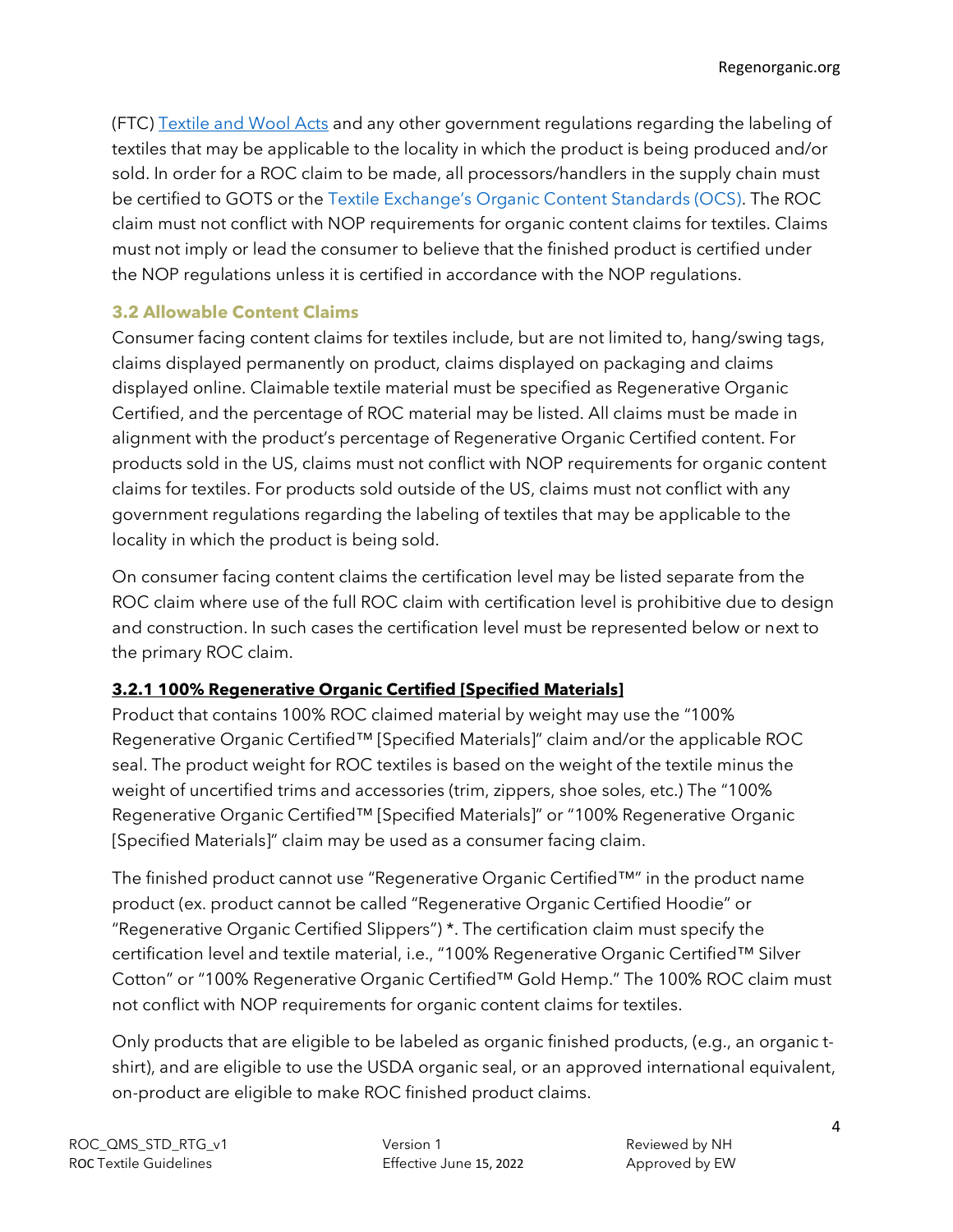### **3.2.2 Regenerative Organic Certified [Specified Materials]**

Product that contains at least 95% ROC material by weight or volume may use the "Regenerative Organic Certified™" claim and/or the applicable ROC seal. The "Regenerative Organic Certified™" or "Regenerative Organic" claim may be used on the principal display panel, the seal used must be appropriate to the certification level of the claimed material. The certification claim must specify the certification level through seal color/text and/or written description, (i.e., "Regenerative Organic Certified™ Silver" or "Regenerative Organic Certified™ Gold.") see Section 4.3 of this document for examples. The ROC claim must not conflict with NOP requirements for organic content claims.

The remaining non-claimed material (up to 5% of the product, by weight or volume) may be organic or nonorganic (conventional). If the product contains any combination of Bronze, Silver, and/or Gold content, any claims must defer to the lowest certification level.

### **3.2.3 Contains Regenerative Organic Certified [Specified Materials]**

Product that contains at least 50% and less than 95% ROC material by weight may use the "Contains Regenerative Organic Certified™ [Specified Materials]" claim as a consumer facing claim, which may not list more than three certified materials. The product weight for ROC textiles is based on the weight of the textile minus the weight of accessories (trim, zippers, shoe soles, etc.) The finished product cannot be represented as a "Regenerative Organic Certified™" product or state "Made with Regenerative Organic Certified™ Content." The ROC claim must not conflict with NOP requirements for organic content claims for textiles.

The "Contains" claim may not list more than three materials that are fully claimable as ROC. For example, allowable claims include "Contains Regenerative Organic Certified™ cotton, hemp, and wool" or "Contains Regenerative Organic Certified™ cotton and hemp." The textile claim may be specified as ROC Bronze, Silver, or Gold.

The remaining non-claimed material (up to 50% of the product by weight) may be organic or nonorganic (conventional). Any nonorganic material must meet the criteria of NOP standards for allowable production methods and excluded substances (e.g., non-irradiated, non-GMO, etc.). Brand, entity, business, or organization producing products that make a "Contains Regenerative Organic Certified™ [Specified Materials]" claim must submit a Declaration of [Non-ROC Content](https://regenorganic.org/wp-content/uploads/2022/06/ROC_Declaration_of_Non-ROC_Content_for_Textiles.pdf) for Textiles form, attesting that all non-ROC contents in these products meet the NOP standards.

### **3.2.4 Specified Regenerative Organic Certified Material Content**

Product that contains less than 50% ROC material by weight or volume may not display the ROC seal anywhere on packaging or use the term "Regenerative Organic Certified™" on the consumer facing claim except for the content claim. The remaining non-claimed material (over 50% of the product by weight) may be organic or nonorganic (conventional).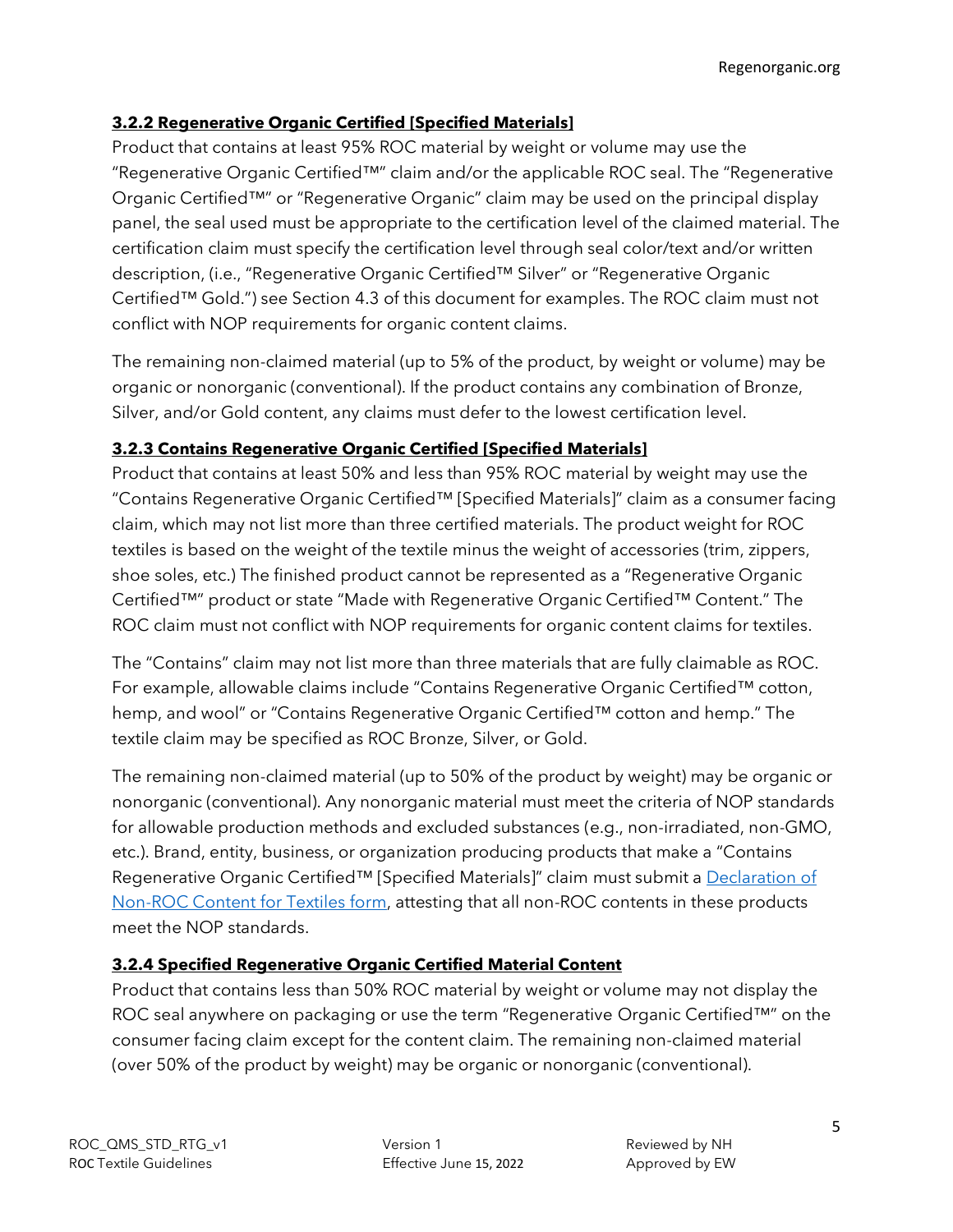### **3.3 Content Claims Summary**

| <b>ROC Content</b>                           | <b>Claim</b>                                                                 | <b>Seal</b>                                                                                                                          | <b>Claim Description</b>                                                                                                                                                                                                                                    | <b>Requirements</b>                                                                                                                                                                                                                                                                                                                 |
|----------------------------------------------|------------------------------------------------------------------------------|--------------------------------------------------------------------------------------------------------------------------------------|-------------------------------------------------------------------------------------------------------------------------------------------------------------------------------------------------------------------------------------------------------------|-------------------------------------------------------------------------------------------------------------------------------------------------------------------------------------------------------------------------------------------------------------------------------------------------------------------------------------|
| 100%                                         | 100%<br>Regenerative<br>Organic<br>Certified™                                | Regenerative<br>Organic<br>Certified <sup>®</sup><br><b>OR</b><br>Regenerative<br>Organic<br>Certified <sup>®</sup><br><b>BRONZE</b> | • Product claim allowed on<br>principal display panel<br>• ROC seal must be used with<br>appropriate level designation<br>• Regenerative Organic Certified<br>contents may be identified                                                                    | • Product contains 100% ROC<br>contents (by weight or volume)<br>• Product is certified 100%<br>USDA/NOP Organic (or an<br>approved international<br>equivalent)                                                                                                                                                                    |
| Greater<br>than or<br>equal to<br>95%        | Regenerative<br>Organic<br>Certified™                                        | <b>Regenerative</b><br>Organic<br>Certified <sup>®</sup><br><b>OR</b><br>Regenerative<br>Organic<br>Certified"<br><b>BRONZE</b>      | • Product claim allowed on<br>principal display panel<br>• ROC seal must be used with<br>appropriate level designation<br>• Regenerative Organic Certified<br>contents may be identified                                                                    | • Product contains at least 95%<br>ROC contents (by weight or<br>volume)<br>• Product is certified at least 95%<br>USDA/NOP Organic (or an<br>approved international<br>equivalent)<br>• Remaining contents can be<br>organic or nonorganic<br>• Nonorganic contents must<br>meet the criteria of the<br>USDA/NOP Organic standards |
| <b>Greater</b><br>than or<br>equal to<br>50% | <b>Contains</b><br>Organic<br>Certified™<br>[Specified<br>Contents]          | No ROC seal use<br>permitted                                                                                                         | • "Contains" claim may not list<br>more than three Regenerative<br>Organic Certified contents<br>• Regenerative Organic Certified<br>content may be identified on<br>the information panel                                                                  | • Product contains at least 50%%<br>ROC content (by weight or<br>volume, excluding water.<br>• Remaining content can be<br>organic or nonorganic<br>• Nonorganic contents must<br>meet the criteria of NOP<br>Organic standards                                                                                                     |
| Less than<br>50%                             | <b>Specified</b><br>Regenerative<br>Organic<br>Certified™<br><b>Contents</b> | No ROC seal use<br>permitted                                                                                                         | • No "Regenerative Organic<br>Certified™" principal display<br>panel claim allowed<br>• No "Contains Regenerative<br>Organic Certified™ content]"<br>claim allowed<br>• Regenerative Organic Certified<br>content may be identified on<br>the content claim | • Product contains less than 50 %<br>ROC content (by weight or<br>volume)<br>• Remaining content can be<br>organic or nonorganic                                                                                                                                                                                                    |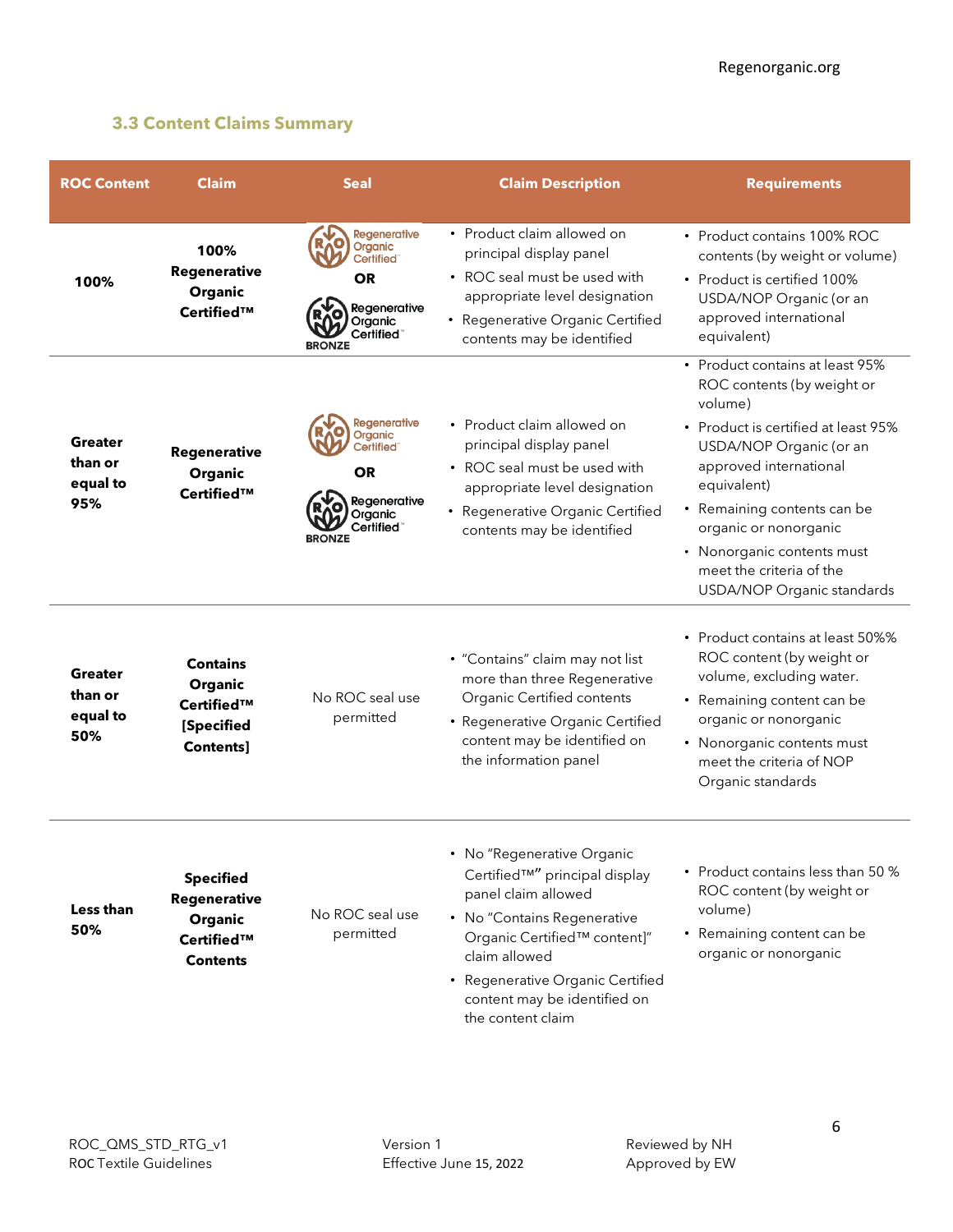### **3.4 Use of ROC seal**

Use of the ROC seal is restricted to textile products that are in alignment with the [2011 USDA](https://www.ftc.gov/system/files/documents/public_events/975753/nop-pm-11-14-labelingoftextiles.pdf)  [Policy Memo on Labeling of Textiles That Contain Organic Contents.](https://www.ftc.gov/system/files/documents/public_events/975753/nop-pm-11-14-labelingoftextiles.pdf) Use of the seal is restricted to textile products in the content claim category of "100% Regenerative Organic Certified™ [Specified Material]," or "Regenerative Organic Certified™ [Specified Material]". The seal must denote the level and be used in accordance with the seal size and color requirements. The seal must be displayed on certified products or products that contain certified content and must be visible in one of the approved consumer facing content claim locations listed in Section 3.2.

If the product contains any combination of Bronze, Silver, and/or Gold content, any claims must defer to the lowest certification level.

## <span id="page-6-0"></span>**4.0 Seal & Language Use Guidance**

**4.1 Written Usage: Regenerative Organic Certified™**

For all text claims, including those on the consumer-facing packaging and any other copy, the complete phrase "Regenerative Organic Certified™" must be used in the first instance and must be accompanied by the trademark indicator "™". The abbreviation "ROC™" may be used in subsequent instances. If you plan to use the "ROC™" abbreviation, the first instance must be made with the "™" immediately

### **Regenerative Organic** Certified™

### **Regenerative Organic** Certified<sup>™</sup> (ROC™)

following the full statement "Regenerative Organic Certified™."

The use of "Regenerative Organic Certified" or "ROC" are prohibited on packaging that has not been reviewed and approved by ROA or ROA Approved Certifying Body. This includes the phrase "On our way to Regenerative Organic Certified," or "ROC pending".

The text claim "Regenerative Organic Certified™" cannot be used as part of the legally registered product or business name. "Regenerative Organic Certified™ [textile/material]" can be listed in front of or after the product name for products that meet the content claim requirements for "100% Regenerative Organic Certified™ [Specified Material]" or "Regenerative Organic Certified™ [Specified Material]."

The certification claim may specify the certification level and textile product, i.e., "Regenerative Organic Certified™ Silver Cotton Shorts" or "Regenerative Organic Certified™

ROC\_QMS\_STD\_RTG\_v1 Version 1 Reviewed by NH ROC Textile Guidelines **Effective June 15, 2022** Approved by EW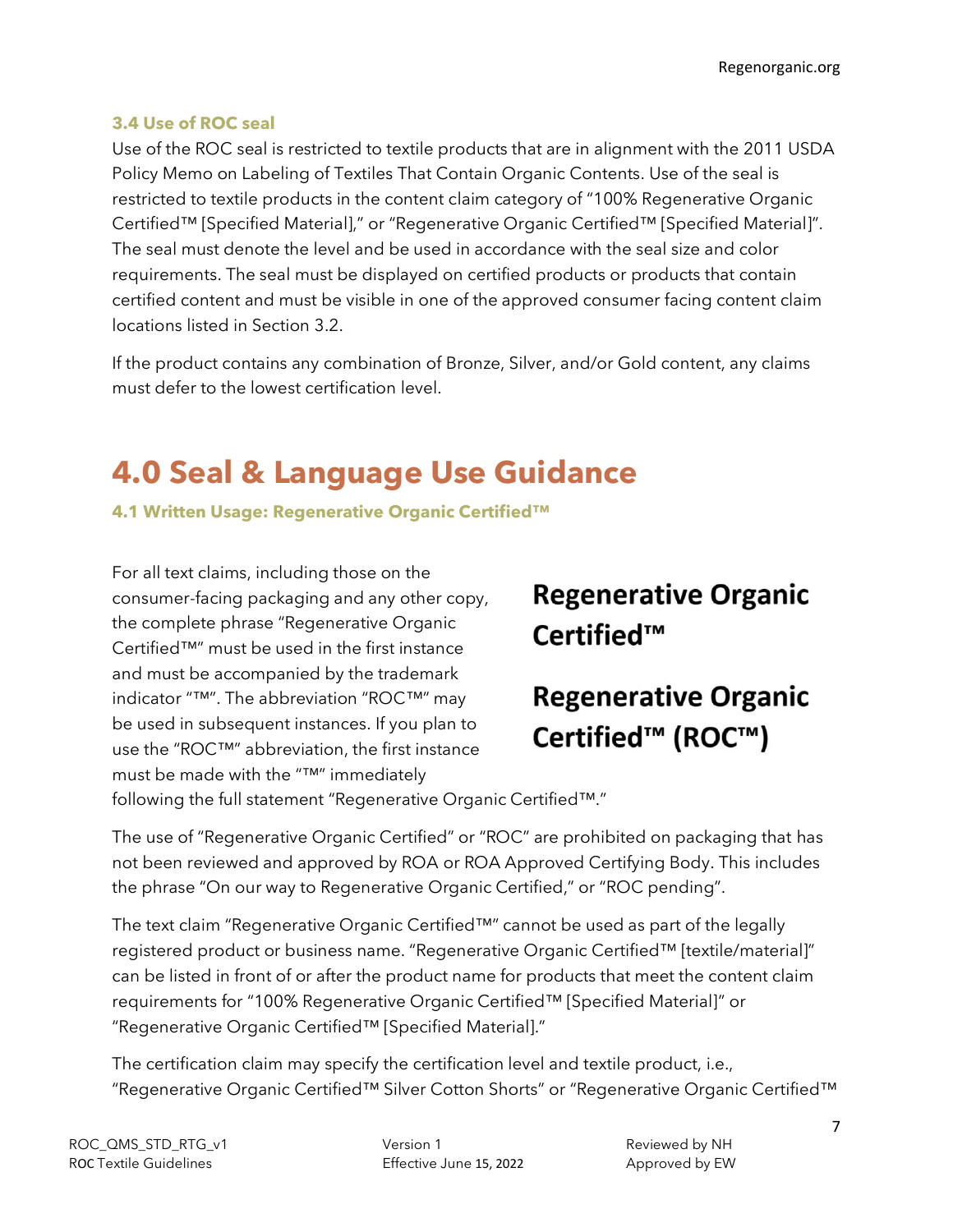Gold Hemp Sweater." On consumer facing content claims the certification level may be listed separate from the ROC claim where use of the full ROC claim with certification level is prohibitive due to design and construction. In such cases the certification level must be represented below or next to the primary ROC claim.

### **4.2 Content Claims Criteria**

The content claim must specify the certification level claimed (i.e., Bronze, Silver, or Gold) through the use of the Bronze, Silver, or Gold ROC seal or a text distinction (example provided below). Where applicable, textile products must have a ROC seal with the level attached in some capacity to the finished good. This may include hang tags, sewn in tags, packaging, etc. It is not sufficient to list the level online or in promotional materials only.

In the case where multiple levels of ROC products are mixed (Bronze, Silver, and/or Gold,) the content claim shall defer to the lowest certification level. For example, a product must contain 100% ROC Gold material in order to carry the "100% Regenerative Organic Certified Gold" claim. If a product contains less than 100% ROC Gold material and the remainder is made up of ROC Silver material, the "Regenerative Organic Certified Silver" or "100% Regenerative Organic Certified Silver" claim should be used.

### **4.3 Correct Versions of the ROC Seal**

The ROC seal may only be used for products that meet the "100% Regenerative Organic Certified™," and "Regenerative Organic Certified™". The seal must indicate the certification level (Bronze, Silver, or Gold) of the product by using either the appropriate colored seal or the black and/or white seal with text that specifies the certification level. The seal must replicate the form and design of the examples shown below, should be used on a transparent background, and must be printed legibly and conspicuously.







The below ROC seals can be used in black or white on a transparent background, otherwise, the seal may not be modified in any way. These seals must be used with additional text that specifies the certification level attained (i.e., Bronze, Silver, or Gold) as shown below.







The ROC seal without text "Regenerative Organic Certified™" may be used for products that meet the "100% Regenerative Organic Certified™," and "Regenerative Organic Certified™,"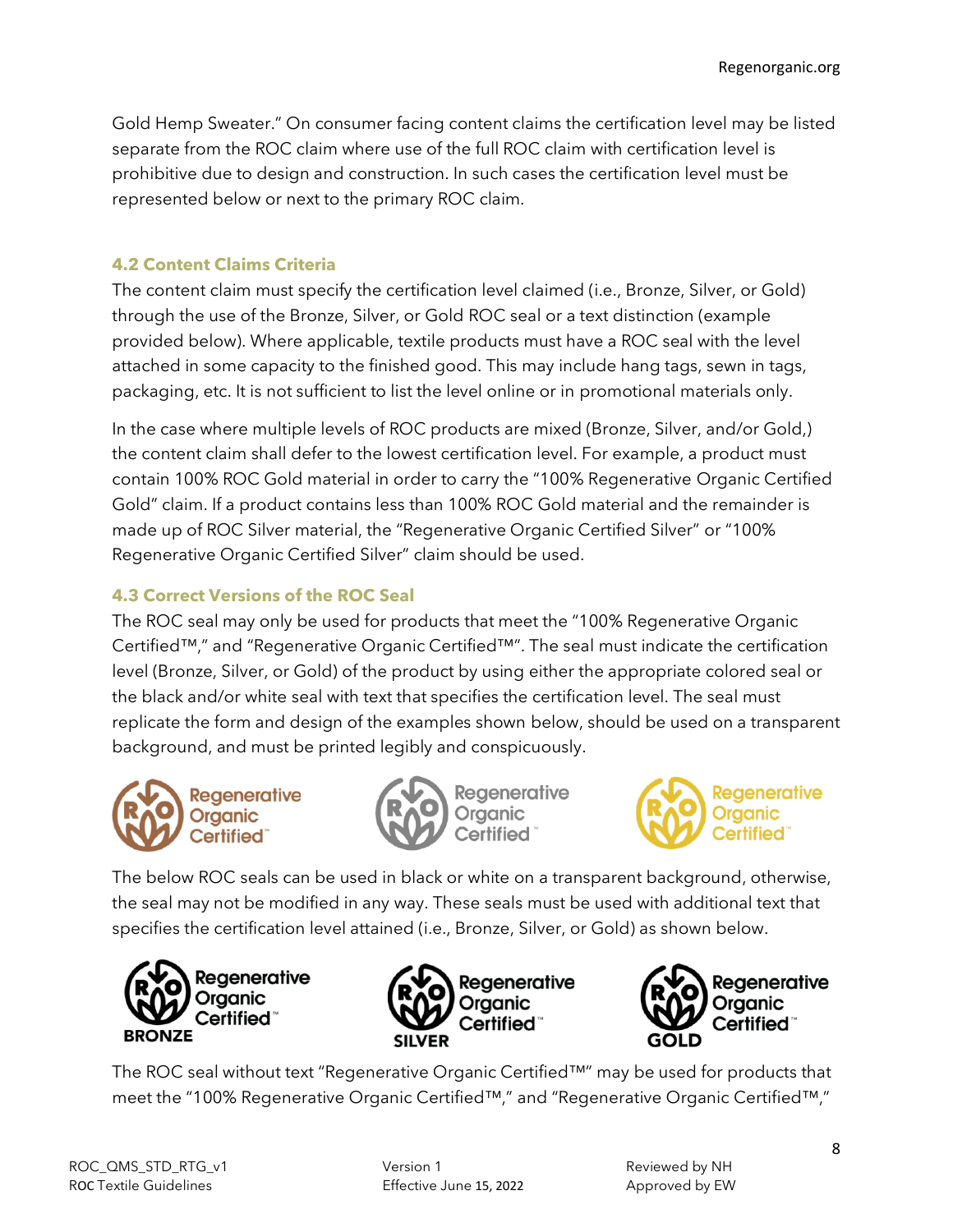criteria, only where use of the full ROC is prohibitive due to package design and construction or where a full ROC seal has already been used in a more prominent manner. The seal must replicate the form and design of the examples shown below, should be used on a transparent background, and must be printed legibly and conspicuously. These seals can be used in black or white on a transparent background, otherwise, they may not be modified in any way. The seal must be used with additional text that specifies the certification level attained (i.e., Bronze, Silver, or Gold) as shown below.





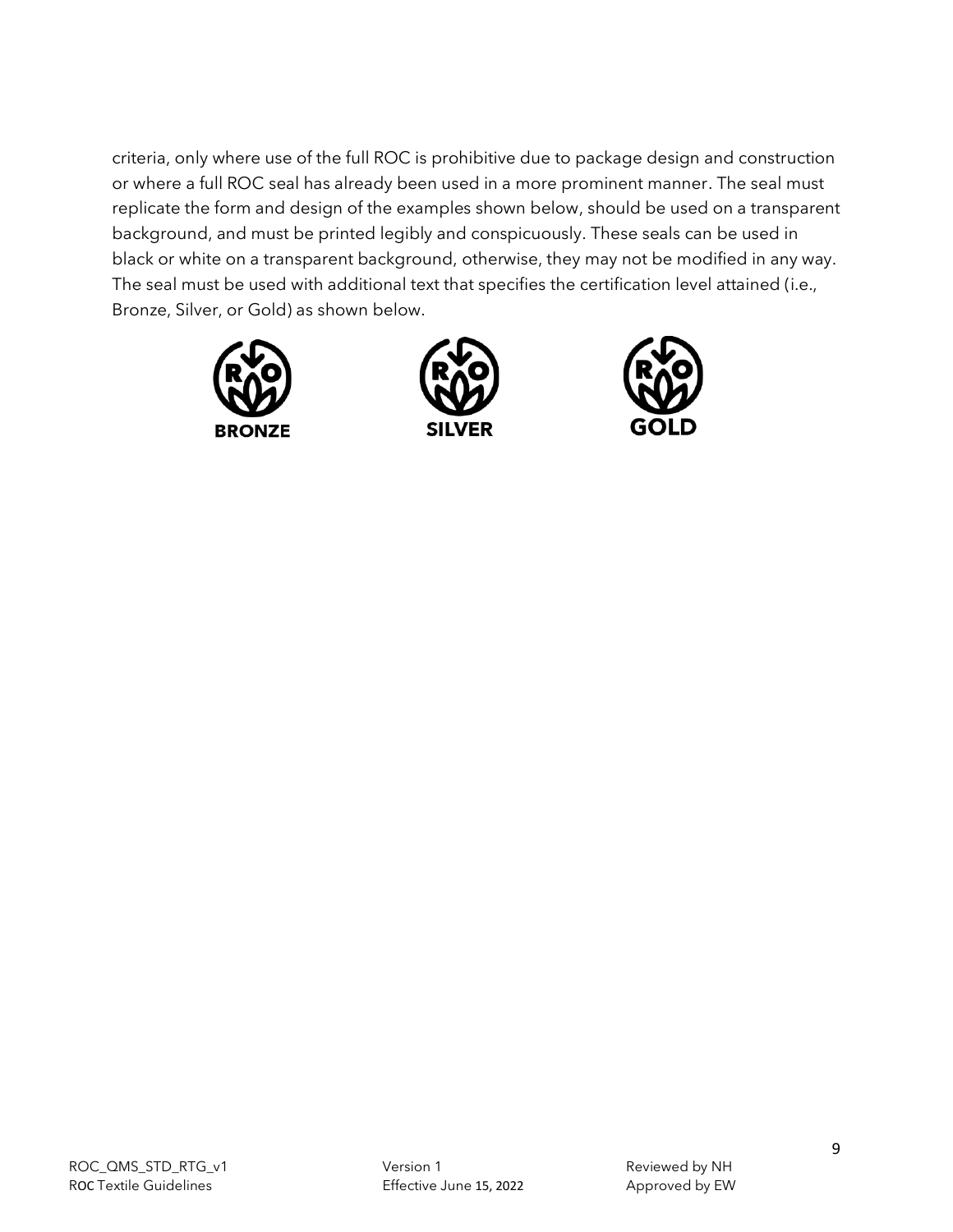#### **4.4 Seal Size**

The Regenerative Organic Certified seal must not be smaller than 0.20 in/.50 cm in height on the principal display panel. The words "Regenerative Organic Certified™" in the seal must remain legible. Should the size of the ROC seal be prohibitive due to the package design and construction, use of the alternate version of the seal without the "Regenerative Organic Certified™" text is permitted. If using the abbreviated seal without the "Regenerative Organic Certified™" text, the seal must not be smaller than 0.15 in/.38 cm in height on the principal display panel.

### <span id="page-9-0"></span>**5.0 Marketing & Communication Materials**

All promotional materials (digital or printed) that uses a Regenerative Organic Certified seal shall be approved by the ROA prior to use (see section 6.3 of this document.) Use of the seal must be done in alignment with the requirements around seal use and content claims laid out in sections 3 and 4 of this document.

All promotional materials (digital or printed) that make claims about "Regenerative Organic Certified™" or "regenerative organic [noun/verb]" must be done in reference to product or contents that have received certification and are in compliance with the Governing Documents. "Regenerative Organic Certification" is not an applicable term to describe certification status or the Regenerative Organic Certified standard. Use of the terms "Regenerative Organic Certified" or "ROC" in association with products or contents that are not ROC, or that have not been specifically approved by ROA, is in violation of the Guidelines. All ROC claims must be in reference to the certification status of the farm level and must not imply certification of the full supply chain.

The ROC seal and "Regenerative Organic Certified" can be used for general reference to the overall program as long as products or contents without ROC status are not misrepresented as having achieved certification. When referencing a specific certified product or content the full ROC seal must be used.

All regenerative organic claims must be displayed in accordance with the NOP organic labeling requirements.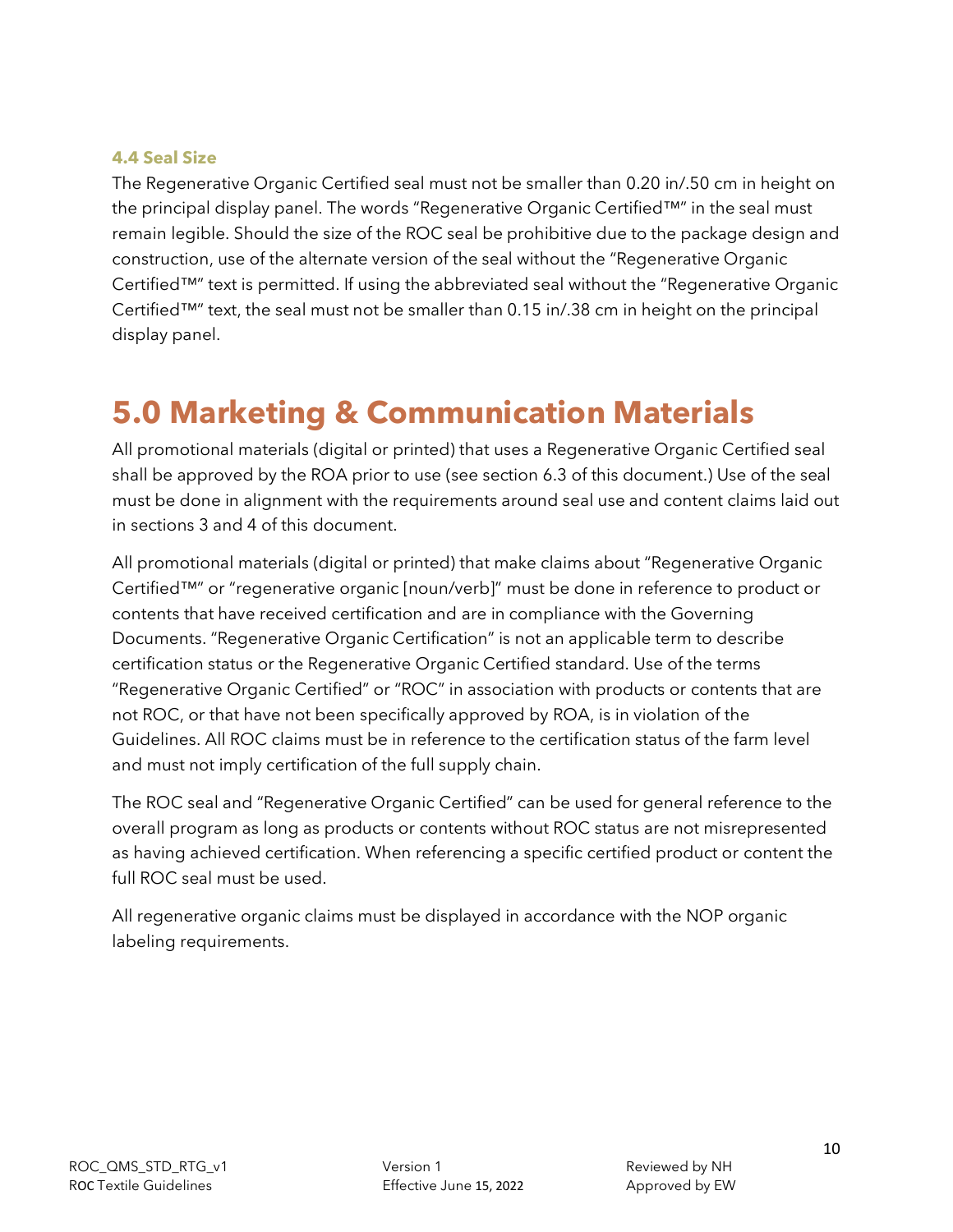## <span id="page-10-0"></span>**6.0 Labeling Terms of Use**

### **6.1 Terms of Use**

The ROA exists to promote Regenerative Organic Certified as the highest standard for regenerative organic agriculture around the world. We aim to empower eaters and farmers to create a better world through regenerative organic farming. The ROC marks are trademarks owned by ROA and are used to indicate that contents in a product are sourced from a farm that is certified ROC. **Only Regenerative Organic Certified producers and authorized licensees (brands with a valid license agreement) may use the ROC marks.** Use of the ROC marks is dependent on meeting all requirements laid out in section 2.1 Prerequisites of Labeling Use, alignment with the Governing Documents, and compliance with these Guidelines. Each legal entity throughout a supply chain (brokers, brand owners, finished goods manufacturers, etc.) making a ROC claim must complete its own License Agreement in order to carry forth the ROC marks.

### **6.2 Misuse of the Seal**

The ROC seal may not be used in a misleading or deceptive fashion to mischaracterize one's products. Further, the ROC seal may not be used as a primary brand indicator or indicator of source or origin for any goods, but only as a certification mark and should not appear more than half as large as the primary product branding. The ROC seal shall not be used in any manner that is likely to reduce, diminish, jeopardize, or damage the goodwill, value, or reputation associated with ROA or the ROC seal or in any manner that violates the rights of any third parties.

The ROC seal can be used in Bronze, Silver, or Gold colors (to indicate the certification level) or in Black or White on a transparent background. The Black or White seals must be used with additional text that specifies the certification level attained (i.e., Bronze, Silver, or Gold). No other color variations are allowed, and the ROC seal may not be modified in any way. Avoid placing the seal on brightly colored, patterned, or otherwise busy backgrounds.

Certified producers and authorized licensees agree to use the ROC name and seal(s) only in accordance with ROC standards and ceasing all use of ROC's name and seal upon notice by the ROA. Any use of ROC's names or marks, without the expressed consent of the ROA, is strictly prohibited and constitutes an infringement of the ROA's rights. The ROA shall be entitled to its reasonable attorney's fees and costs incurred in bringing any civil action, arbitration, or mediation to enforce its rights to its names or marks.

### **6.3 Review of Seal Use**

All use of the ROC marks by authorized licensees, such as brokers, brands, or finished goods manufacturers, are required to undergo review and approval prior to printing packaging or selling product as "Regenerative Organic Certified." Authorized licensees will submit labels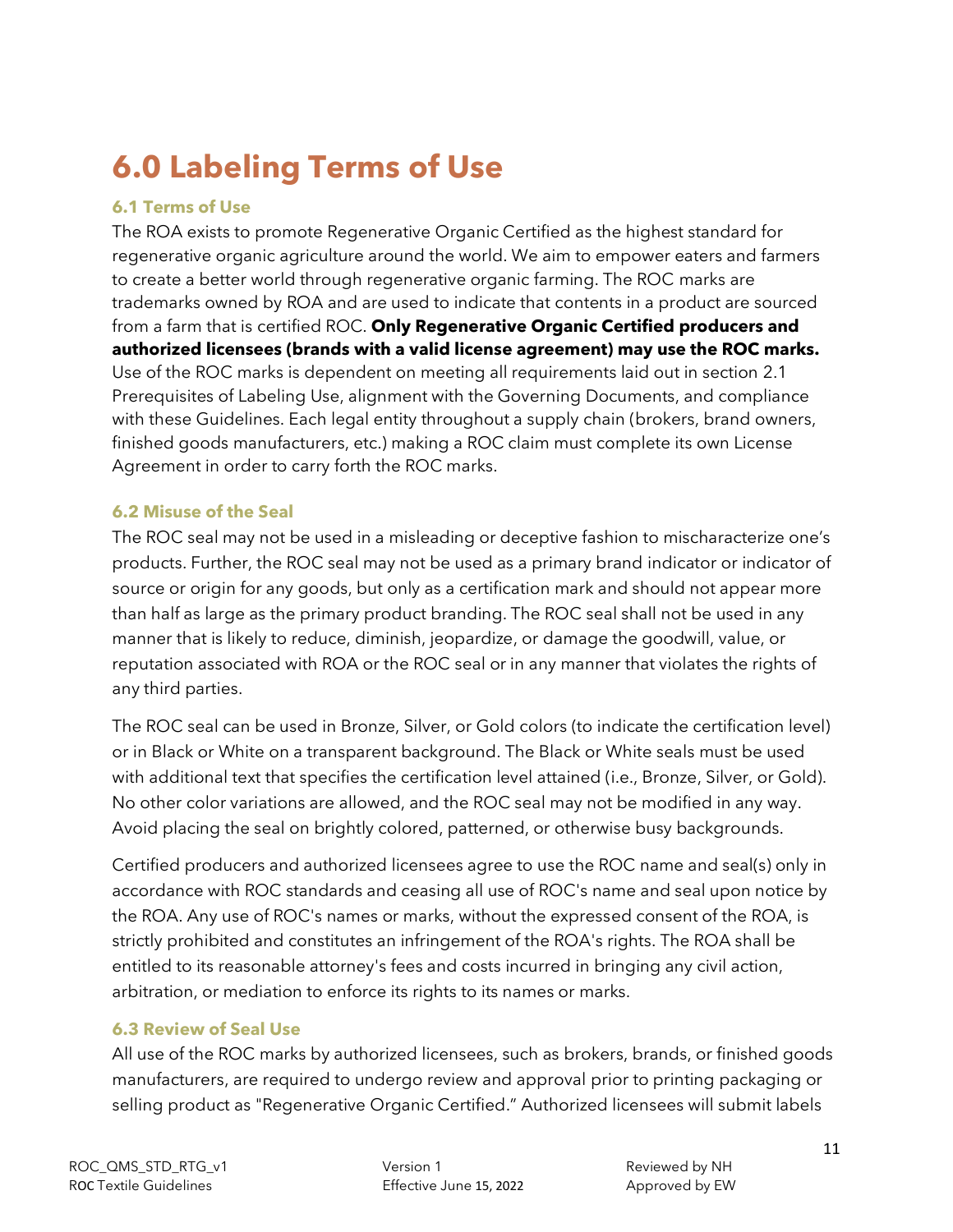directly to the ROA for review and approval. These labels should be submitted to [label@regenorganic.org.](mailto:label@regenorganic.org) Review of labels prior to printing will save your organization considerable expense and avoid issues arising with non-compliances. Review and approval time will depend on the workload of the ROA staff. Contact and work closely with the ROA staff to coordinate timelines for label development purposes. Authorized licensees should plan for a minimum of four weeks for the review and approval of any packaging making a ROC claim. Questions about product labeling can be submitted t[o label@regenorganic.org.](mailto:label@regenorganic.org) Any marketing and/or communications use of the ROC seal must be explicitly approved by the ROA and the ROC seal graphic files must be directly obtained from the ROA.

Authorized licensees should take into consideration that the certification level of the certified producer they are sourcing from may change from year to year and packaging should be ordered and printed with this in mind. Brands may under-represent the ROC level of their products (calling Gold or Silver products Bronze) if they wish but must not over-represent the ROC level.

### **6.4 ROC Seal Distribution**

Authorized licensees must request the ROC seal files from the ROA. Use of the Regenerative Organic Certified seal must follow the requirements set forth in the Guidelines and the Governing Documents. Any entity not Regenerative Organic Certified making marketing and/or communications use of the ROC seal must be explicitly approved by the ROA. These ROC seal graphic files must be directly obtained from the ROA.

### **6.5 Basic ROC Labeling Requirements**

Any party seeking to make claims on packaging must be authorized licensees and submit labels to the ROA for review and approval. Labels should be submitted to [label@regenorganic.org.](mailto:label@regenorganic.org)

The ROC seal may not be used on products from acreage/animals/facilities in "Certification Pending" status.

### **6.6 Traceability Requirements for ROC Product Claims**

Regenerative Organic Certified product intended for processing must maintain and demonstrate current certification to USDA National Organic Program (NOP) or an approved international equivalent and further, must appear as a unique and distinct product on a current NOP organic certificate. ROC product includes both single-ingredient and multiingredient products, in raw or processed forms, that have maintained an appropriate chain of custody throughout the supply chain subject to inspection/verification. ROC product includes products with one or more components, in raw or processed form, that has maintained an appropriate chain of custody throughout the supply chain.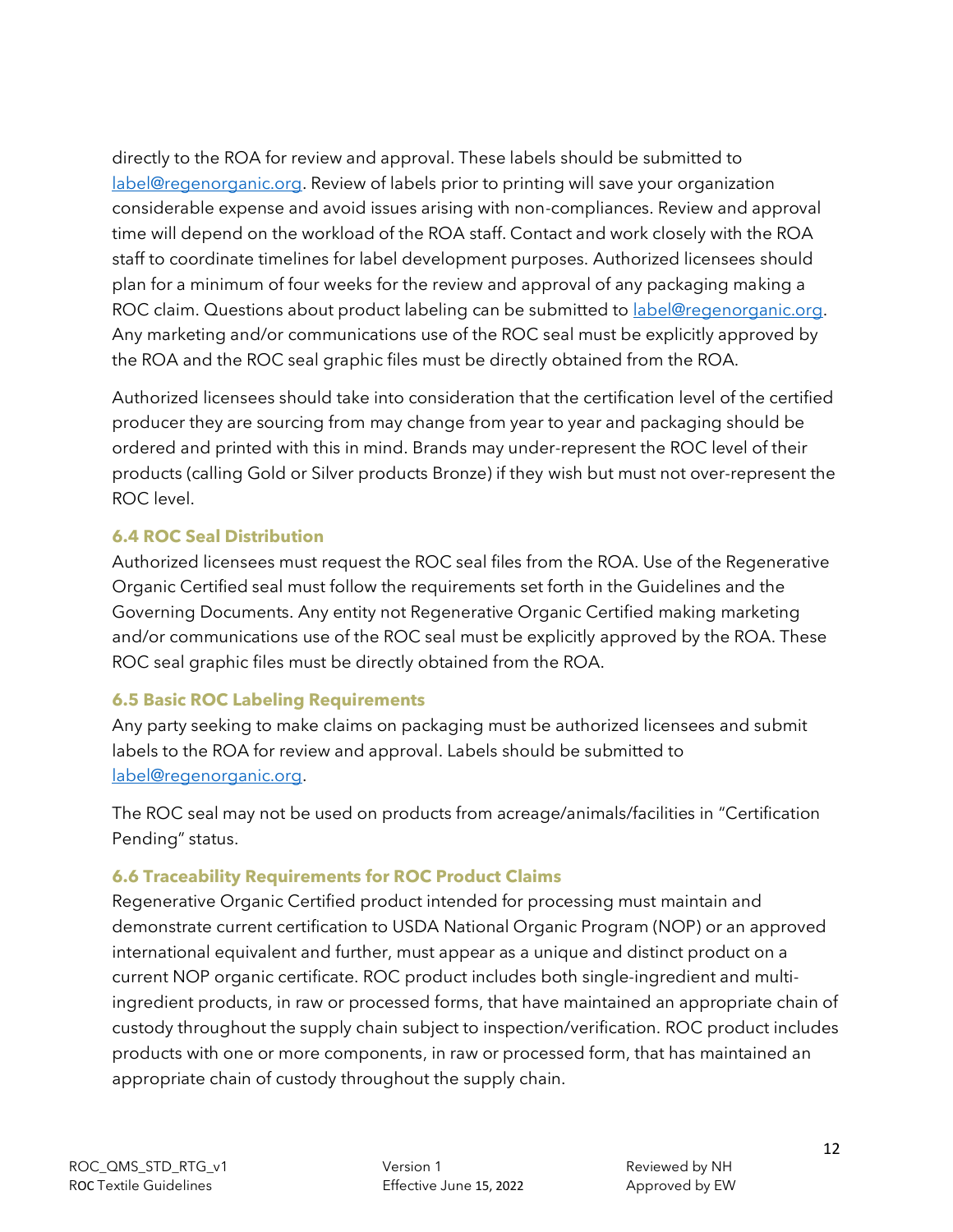In order for a ROC claim to be made on textiles, all processors/handlers in the supply chain must be certified to GOTS or the [Textile Exchange's Organic Content Standards \(OCS\)](https://textileexchange.org/standards/organic-content-standard/).

Certified product must maintain appropriate separation from non-certified product throughout the supply chain until they are mixed by the spinner or other processor and must comply with USDA/NOP organic chain of custody requirements and policies.

Certified product from a single origin must be maintained separate from other product throughout transport and storage. Certified product must not be physically mixed with noncertified product or with certified product from another source (i.e., organic cotton must be separated from ROC cotton) until it reaches its final processing facility. This ensures that product carrying a ROC claim is sourced from ROC certified farms. Exemptions may be allowed for unique circumstances but must comply with USDA/NOP organic regulations.

# <span id="page-12-0"></span>**Textile Supply Chain Guidelines 7.0 Objectives**

<span id="page-12-1"></span>This document contains the chain of custody requirements for textile Supply Chain Actors (SCAs) that buy, sell, store, process, or transport non-exempt product intended to carry Regenerative Organic Certified™ (ROC™) claims (i.e., certified product). These requirements serve to ensure that products carrying a ROC claim are sourced from certified producers, maintain appropriate separation from non-certified products throughout the supply chain, and are produced in accordance with the Governing Documents available at RegenOrganic.org/Resources.

This document provides the minimum requirements for textile SCAs to maintain an auditable management system that sufficiently documents the chain of custody of the product. In this document, the term "organizations" refers to Supply Chain Actors and "operation" refers to Regenerative Organic Certified producers.

## <span id="page-12-2"></span>**8.0 Scope**

This document covers the required practices and documentation for the harvest, storage, processing, packaging, and distribution of agricultural products intended to carry a ROC claim on- or off-product.

Any authorized licensees selling finished textile products making a ROC claim must provide evidence of GOTS and/or OCS certification as part of their Licensing agreement with the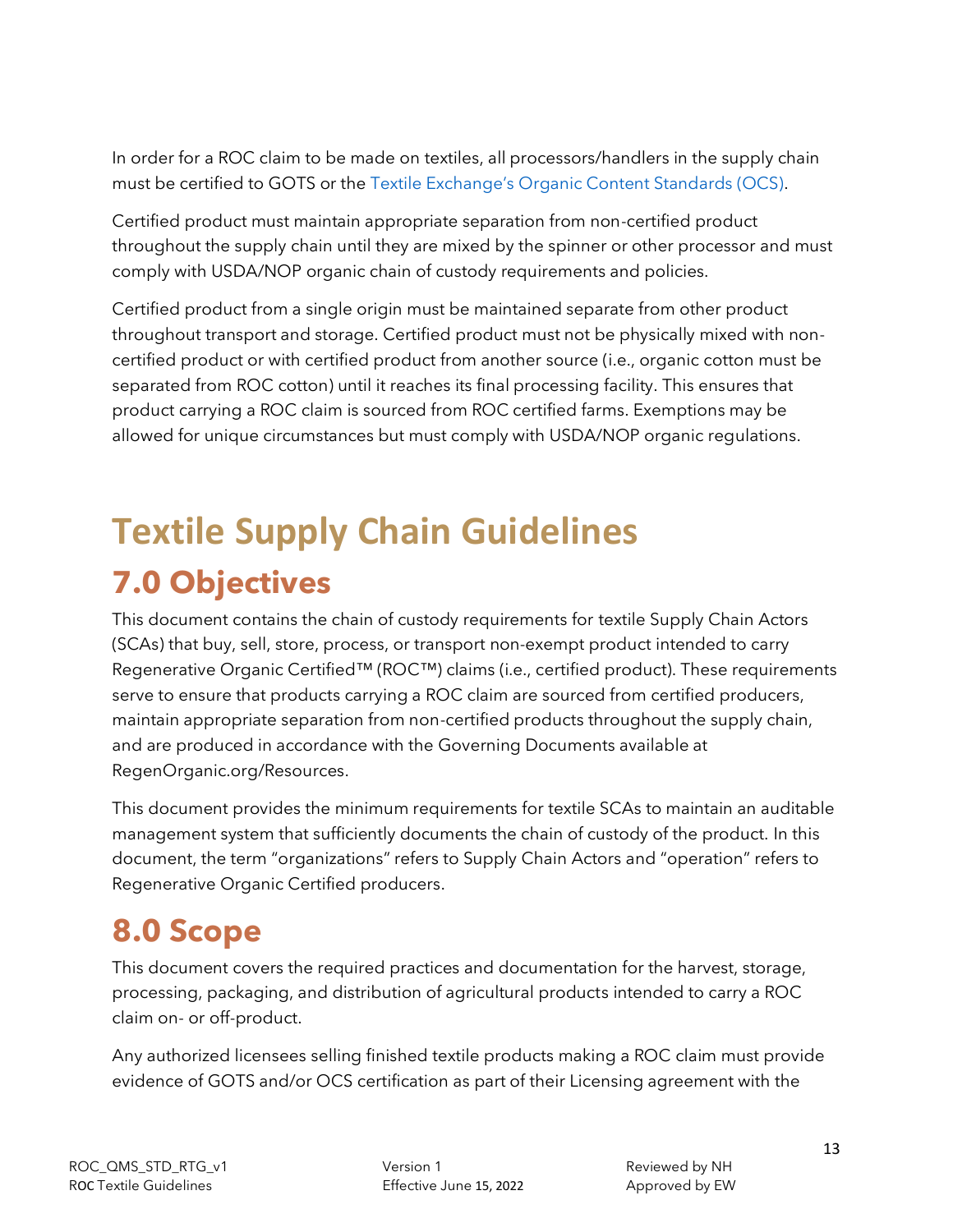ROA. These requirements serve to reinforce rather than replace labeling, separation, and documentation requirements outlined by these certifications.

## <span id="page-13-0"></span>**9.0 Applicability**

### **9.1 Supply Chain Actors (SCAs)**

This section applies to any business that processes or handles Regenerative Organic Certified textile products and any company that is selling ROC products on the open market. If the ROC Operation is processing ROC products themselves, they must hold an organic certification for the handler scope covering their facility when applicable. The Operation may choose to include their handling/processing facility in ROC for Bronze or Silver levels and may need to include it for Gold level.

### **9.2 Spot-Check Audits**

Organizations may be subject to random ROC supply chain spot-check audits to ensure chain of custody as deemed necessary. Organizations are responsible for any costs or fees associated with spot-check audits.

## <span id="page-13-1"></span>**10.0 License Agreement for Supply Chain Actors**

### **10.1 General**

Anyone seeking to make a ROC claim on the open market (wholesale, retail, etc.) is required to secure a License Agreement with the ROA.

### **10.2 Cotton Gins**

For cotton, the gin that receives the cotton from ROC Operations and the authorized licensees making the final claim are both required to secure a License Agreement with the ROA to become a ROC Licensee. The Licensee fees are waived for the gin unless they are selling on the open market. All other actors between the gin and Brand are reviewed under GOTS and/or OCS certifications and are not generally required to license or register with the ROA. The exception to this is when any supply chain actor wishes to sell ROC products on the open market. Anyone seeking to make a ROC claim on the open market (wholesale, retail, etc.) is required to secure a License Agreement with the ROA.

For supply chains where the gin is not able to sufficiently verify the ROC products are handled in accordance with this document, or where the gin is shared (co-owned, rented, etc.) between multiple individuals or businesses, the ICS manager or Brand may submit a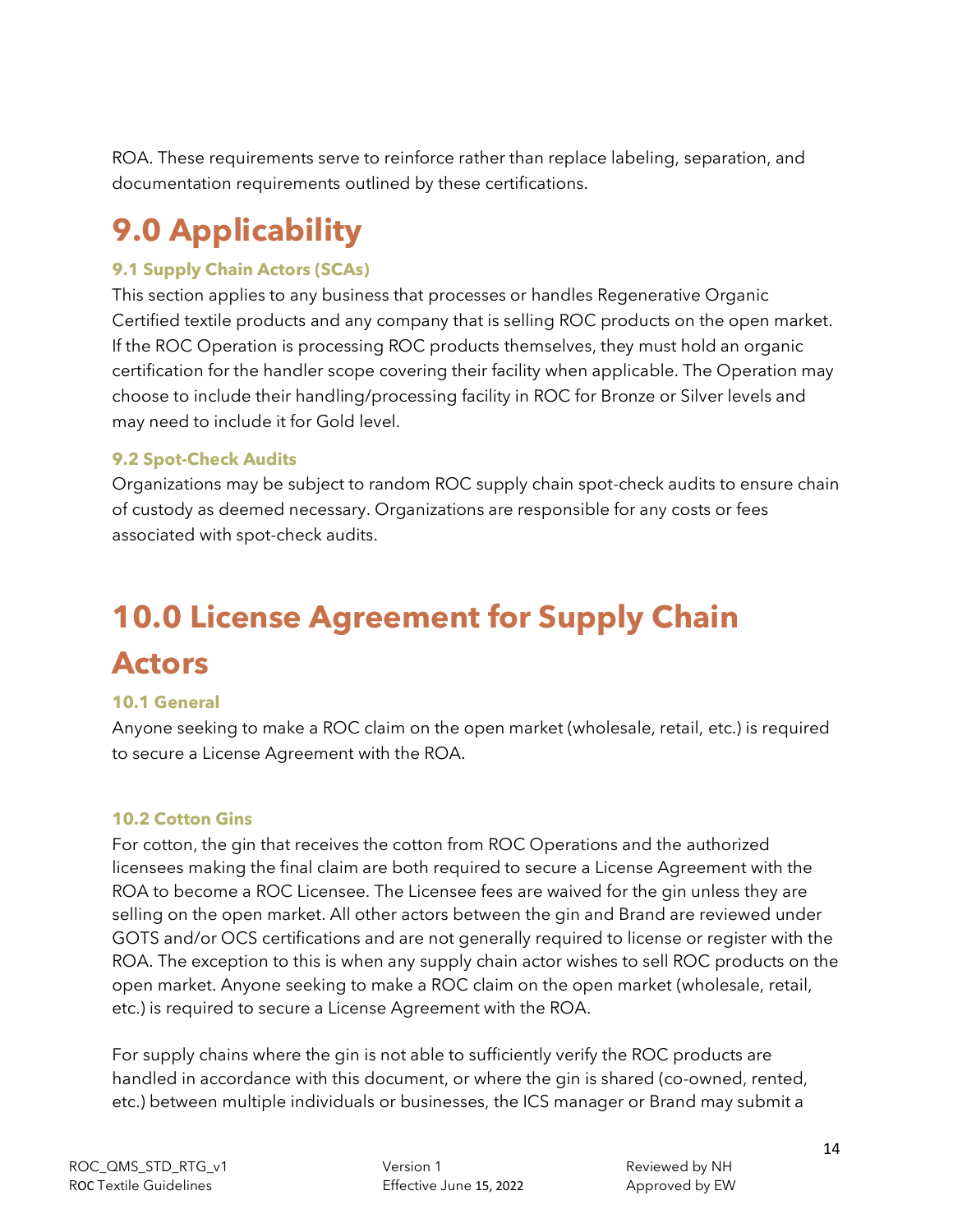request to the ROA to assume the responsibility for this stage of production. In this case, the ICS manager or Brand must provide a verifiable system for ensuring that the raw ROC cotton entering the gin and the cleaned cotton lint leaving the gin are segregated from all other non-ROC production.

### <span id="page-14-0"></span>**11.0 Documentation Requirements**

Operations/organizations are required to maintain sufficient and appropriate documentation for demonstrating the chain of custody and traceability of ROC product from producer to the finished goods. While ROC does not specify the implementation approach, operations/organizations are encouraged to follow NOP guidelines for documentation and management procedures. Samples of this documentation should be provided to the ROA in the licensing and registration process where applicable.

Management systems for demonstrating sufficient traceability and chain of custody must include, but are not limited to, the following components:

- 1) **Raw Product Handling:** All raw ROC products being transported between ROC producers and gin (or other processors,) must be labeled in a way that is visually distinguishable from any other products (organic or non-organic.) This may include lot numbers, colored packaging, packing slips, or other easily identifiable markings.
- 2) **Management Systems:** Document policies, roles and responsibilities, procedures, training, communication, monitoring, and continuous improvement for tracking ROC product and maintaining appropriate chain of custody practices.
- 3) **Input Storage Segregation:** Claimed material must be kept separate during storage and transport, and not mixed or blended with non-ROC material until the final stage of production.
- 4) **Inventory Management:** Operations/organizations must keep records of the quantities of claimed raw material and finished goods, subject to reconciliation.
- 5) **Separation:** All products shall be clearly identified while they are in production. When ROC and conventional materials are processed in the same locations or machinery, there should be a clean-out procedure between batches. Clean-out is not required between ROC and certified organic products.
- 6) **Traceability Documentation:** Commercial and shipping documents must be available throughout the supply chain that attest to the origin of the claimed material.
- 7) **Volume Reconciliation:** Accurate data on the ratios of raw materials to finished goods must be available for review, including the average amount of loss to be expected during production processes.